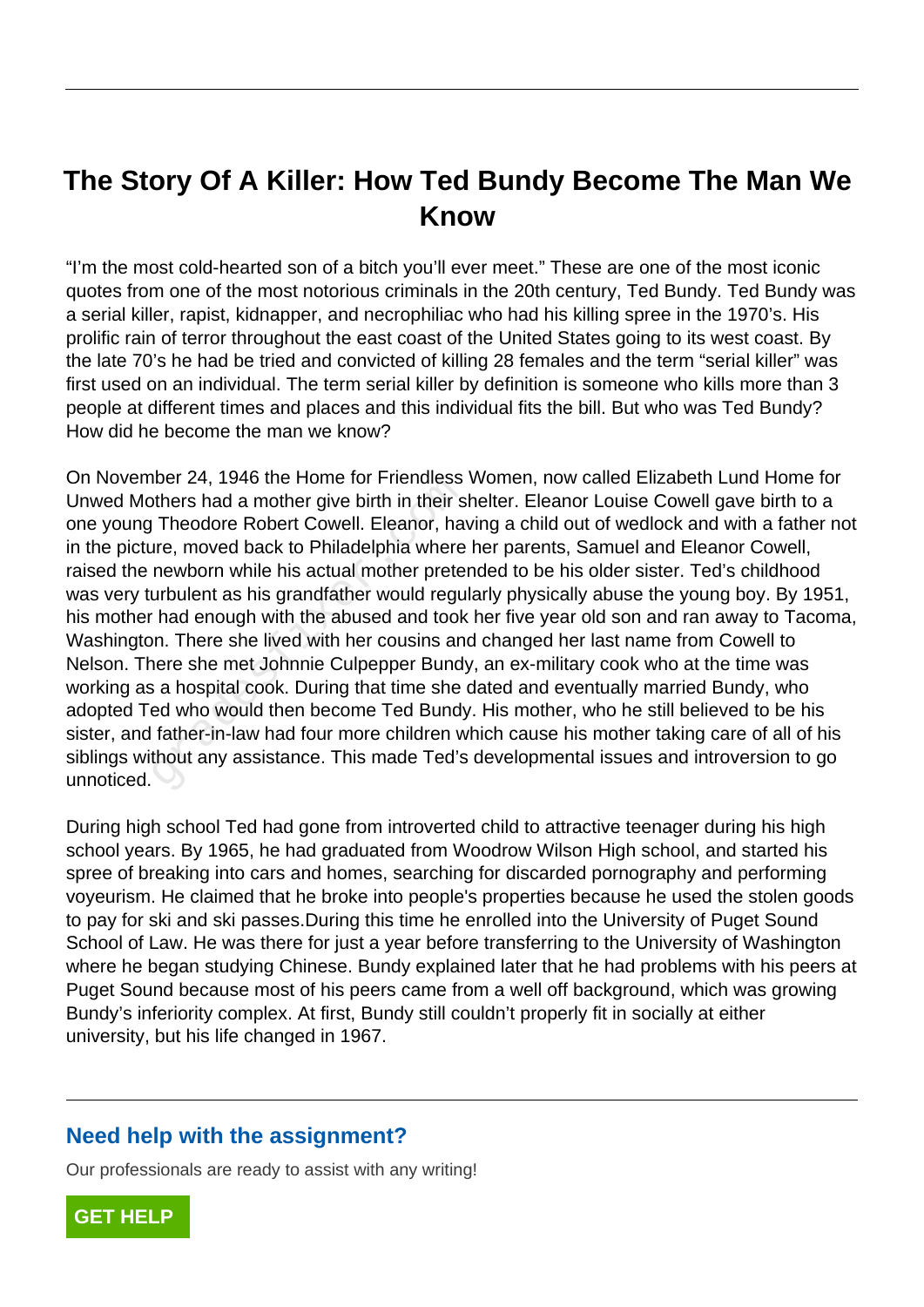Ted met the woman of his dreams. She was beautiful, smart, and from a well off family. He also enjoyed that she had the skill and passion for skiing as he did. He was enjoying life, but had difficulty working, being a student and having a girlfriend. So Bundy dropped out of school and took on more jobs. In 1968 he worked on Rockefeller's president campaign in Miami. His girlfriend felt his lack of ambition didn't make him proper husband material so she ended the relationship. This break up broke his heart and plagued him for years. At this point he left school and moved around. From Colorado, to Arkansas and then to Philadelphia where he enrolled into Temple University for a semester before returning to Washington in 1969. This was a pinnacle point in ted Bundy's life. It was at this point in time that he found out about his actual parentage, that the person he believed to be his sister was actually his mother.

Bundy, with the newfound knowledge became more confident and once he returned to University of Washington, applied himself to his psychology major and earned a bachelor's degree in 1972. It was only a couple years after this that we start to see the man we know today.

The year was 1974, women around the campus around Washington and Oregon started to go missing. Two women said they were approached by a attractive man at a Seattle state park who called himself Ted. He asked if they could help him with his sailboat, but they had refused, Later on he approached a couple of ladies who did go off with him, but were never seen again. In the same year Bundy enrolled into the University of Utah in the law school and moved to Salt Lake City. vas 1974, women around the campus a<br>wo women said they were approached<br>self Ted. He asked if they could help hi<br>roached a couple of ladies who did go<br>· Bundy enrolled into the University of L<br>stime Bundy began to lure fema

During this time Bundy began to lure females to their deaths in various ways. He would wear a sling or put on a fake cast on his leg to feign injury. He would even impersonate law enforcement and firefighters in order to gain his victims' trust. Once he would get them close to his 1968 Volkswagen Beetle, he would use a blunt object like a crowbar or pipe. He had removed the passenger seat and placed it in either the backseat or trunk so he could handcuff and place his victims laying down on the floor without them being seen by passerby (Montaldo, 2018). His typical modus operandi was to typically strangle or bludgeoned his victims, as well as mutilate them after death. It was reported that he would often go back to the sites where which he dumped them for further sexual gratification. It was even told he would take some of the heads and display them around his apartment and would even sleep with their corpses until the putrefaction of their bodies made it unbearable.

Throughout the year bundy killed in various states. Utah, Oregon, and Washington were washed with fear as young women were being killed and no murderer was found. Near the end of 1974, he attacked a woman by the name of Carol DaRonch. She managed to escape and give a description of the person who attacked her. It wasn't until August 16, 1975, Utah police pulled over Ted Bundy for a traffic violation, he fled police, but was later caught. In his vehicle

### **Need help with the assignment?**

Our professionals are ready to assist with any writing!

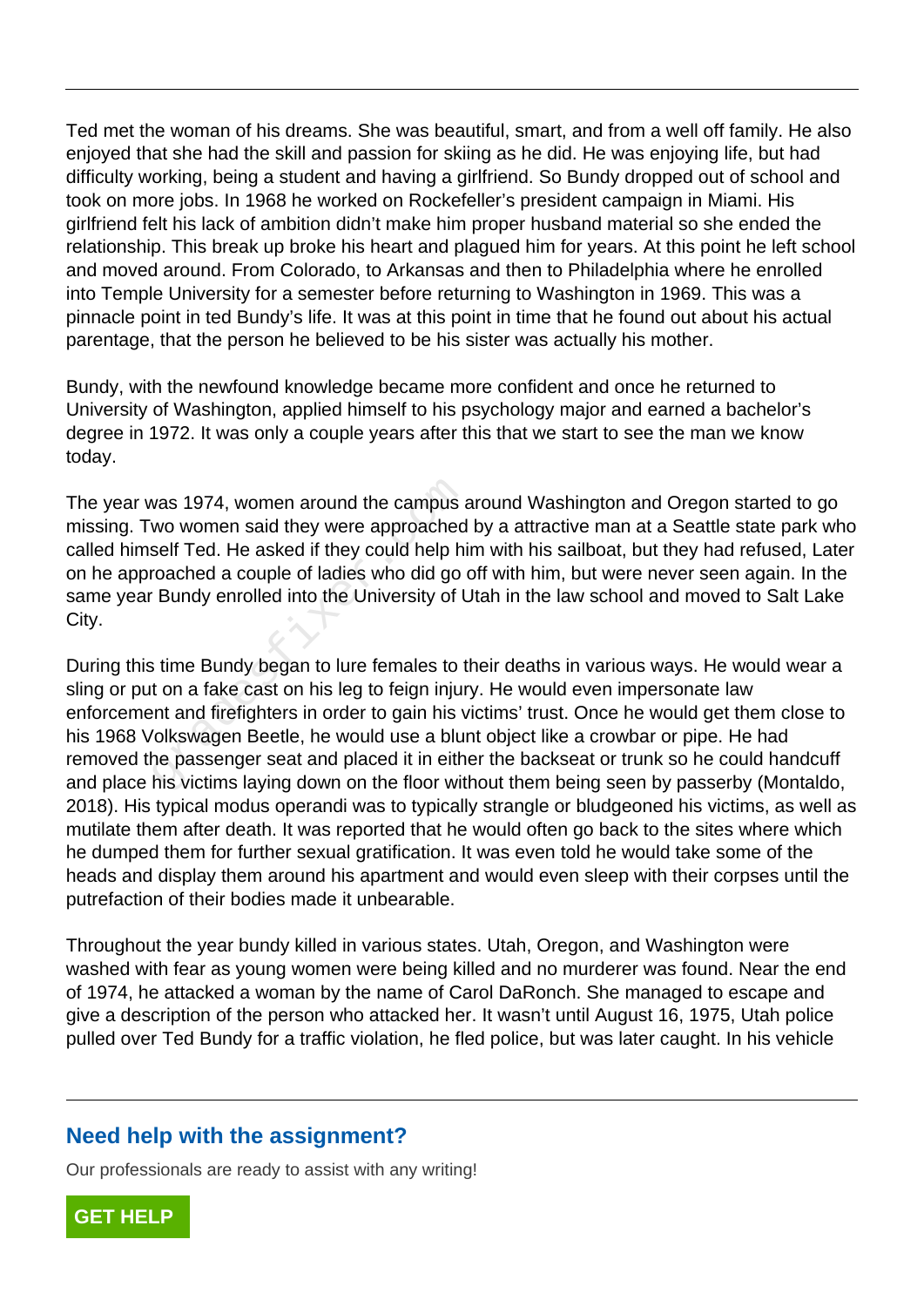they found masks, handcuffs, rope and other items, but none of these items linked him directly to any of the crimes. It wasn't until Daronch picked him out of a police lineup that the police felt like they caught the tri-state murder.

In 1977, Bundy was acting as his own legal counsel while on trial in Colorado (Jenkins, n.d.). This allowed him to not be shackled and access to the law library in the court house. While awaiting proceedings, Bundy escaped through a window. After escaping, he continued his spree heading to Florida. While there on February 15 of 1979 Ted Bundy was re-caught for a traffic violation. During several interviews, Bundy confessed to the killing of the a multitude of women. During his time in prison he married Carole Ann Boone in 1980 who pleaded that he was a good man. Police charged him with the murder of 30 woman, the courts were able to convict him with 28 and was put on death row. Bundy himself told the police that the number itself was much higher. He stated that if they put an extra digit and they would be closer to the number. In 1982 while on death row, Ted Bundy and Carole Ann Boone conceived a daughter by the name of Rose Bundy. After the birth of their child Carole Ann Boone divorced her husband in 1986.On the fateful day of January 24, 1989 at Florida State Prison near Starke, Florida. Ted Bundy was put to death with hundreds of people coming to watch by electric chair where he was pronounced dead.

While being interviewed, Ted had conflicting accounts on why he turned the crime. But he does state that being exposed to pornography as being a catalyst for his murderous obsessions. Also it should be noted that most of his victims looked very similar, young female, white, long straight hair that was parted in the middle. His victims ranged from as young as 12 years of age and to about 25 years of age. First 1986.On the fatelul day of January 24<br>ed Bundy was put to death with hundre<br>was pronounced dead.<br>g interviewed, Ted had conflicting acco<br>being exposed to pornography as being<br>e noted that most of his victims looked<br>a

## **References**

- During this interrogation after his arrest in Pensacola, Florida. (1978). Quoted in Hare, Robert D. (1999). Without Conscience: The Disturbing World of the Psychopath Among Us. New York: The Guildford Press. p. 23
- Birthplace of Ted Bundy. (2019, April 2). Retrieved April 2, 2019, from https://www.atlasobscura.com/places/birthplace-ted-bundy
- Montaldo, C. (2018, July 6). Profile of Ted Bundy Serial Killer, Rapist, and Necrophile. Retrieved March 26, 2019, from https://www.thoughtco.com/profile-of-serial-killer-tedbundy-973178
- Montaldo, C. (2018, September 19). How One Notorious Serial Killer Got Caught. Retrieved March 26, 2019, from https://www.thoughtco.com/ted-bundy-getscaught-973179
- Jenkins, J. P. (n.d.). Ted Bundy | Biography, Crimes, & Facts. Retrieved April 1, 2019, from https://www.britannica.com/biography/Ted-Bundy

### **Need help with the assignment?**

Our professionals are ready to assist with any writing!

**[GET HELP](https://my.gradesfixer.com/order?utm_campaign=pdf_sample)**